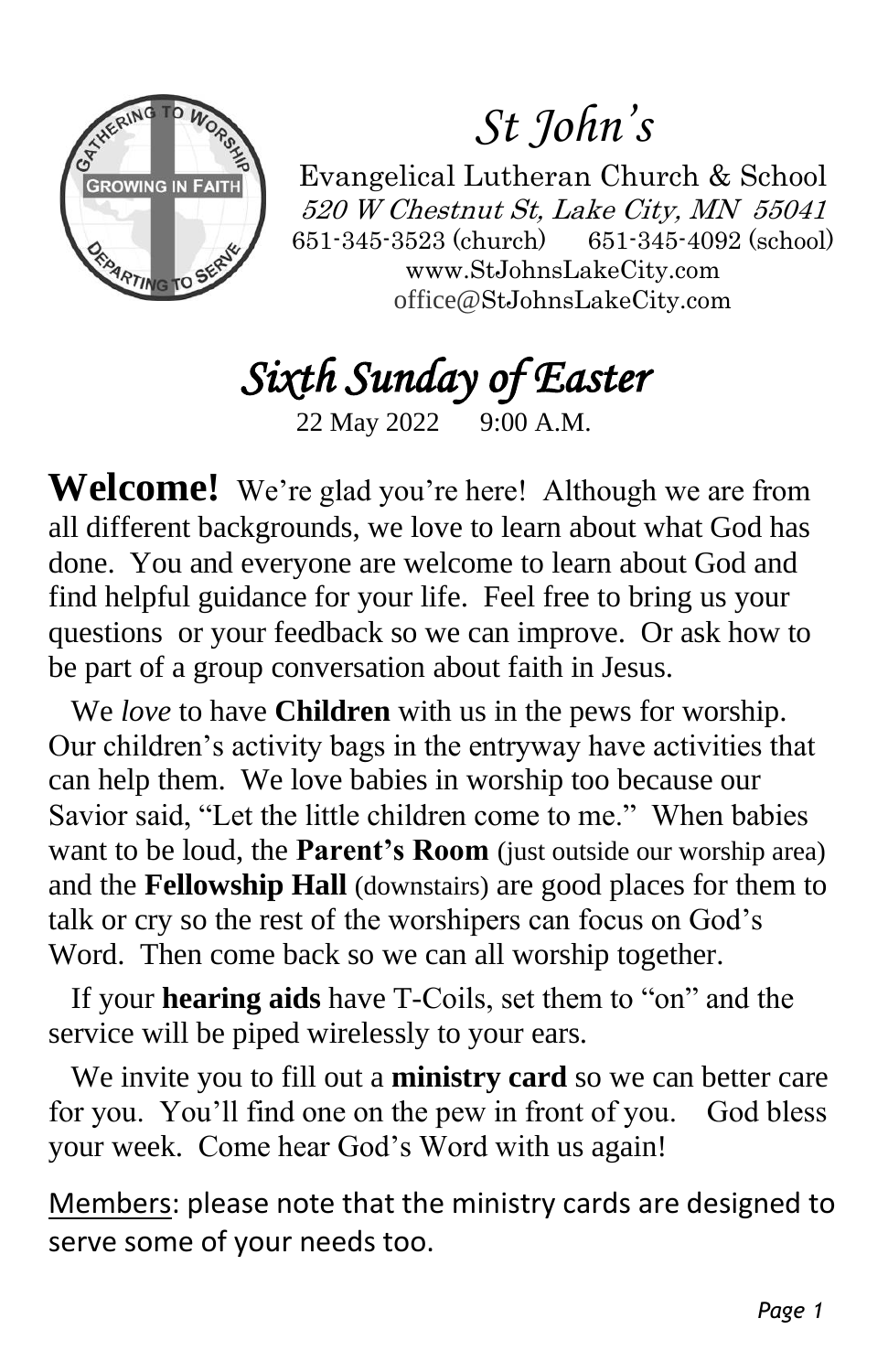**Pre-worship Pondering**: *— Kaspar Stolshagen*

*Today in triumph Christ arose and conquered all His hellish foes. Great splendor marks His victory; sing praise to God eternally!*

*Though Satan rage, his pow'r is gone; his thundering roar can harm us none. Our strong Defender hurls him down and wins for us a heav'nly crown.*

*O Christ, our Savior, Helper, Friend, be with us till our journey's end. In mercy guide us by Your grace till we behold Your glorious face.*

*To Father, on the highest throne, to Christ, the Father's own dear Son, To God the Holy Spirit be all praise and thanks eternally.*

# Gathering Rite on the Word of God

**Worship Theme** *Christ is Risen! Love, Trust, and Obey Him!*

**Gathering Rite on the Word of God** (remain seated) *Pastor: In the name of the Father and of the Son*  $\overline{\mathbf{F}}$  *and of the Holy Spirit.* **C**ongregation: Amen. I will proclaim the name of the LORD.

C: (sings) Blessed Jesus, at Your Word, tune: CW221 we are gathered all to hear You. Let our hearts and souls be stirred now to seek and love and fear You, By Your teachings, sweet and holy, drawn from earth to love You solely.

- *P: Oh, how I love Your law!*
- C: I meditate on it all day long.
- *P: Your commands make me wiser than my enemies,*
- C: for they are ever with me.
- *P: I have more insight than all my teachers,*
- C: for I meditate on Your statutes.
- *P: How sweet are Your words to my taste,*
- C: sweeter than honey to my mouth! (Psalm 119:97-99,103)

C: (sings) All our knowledge, sense and sight, lie in deepest darkness shrouded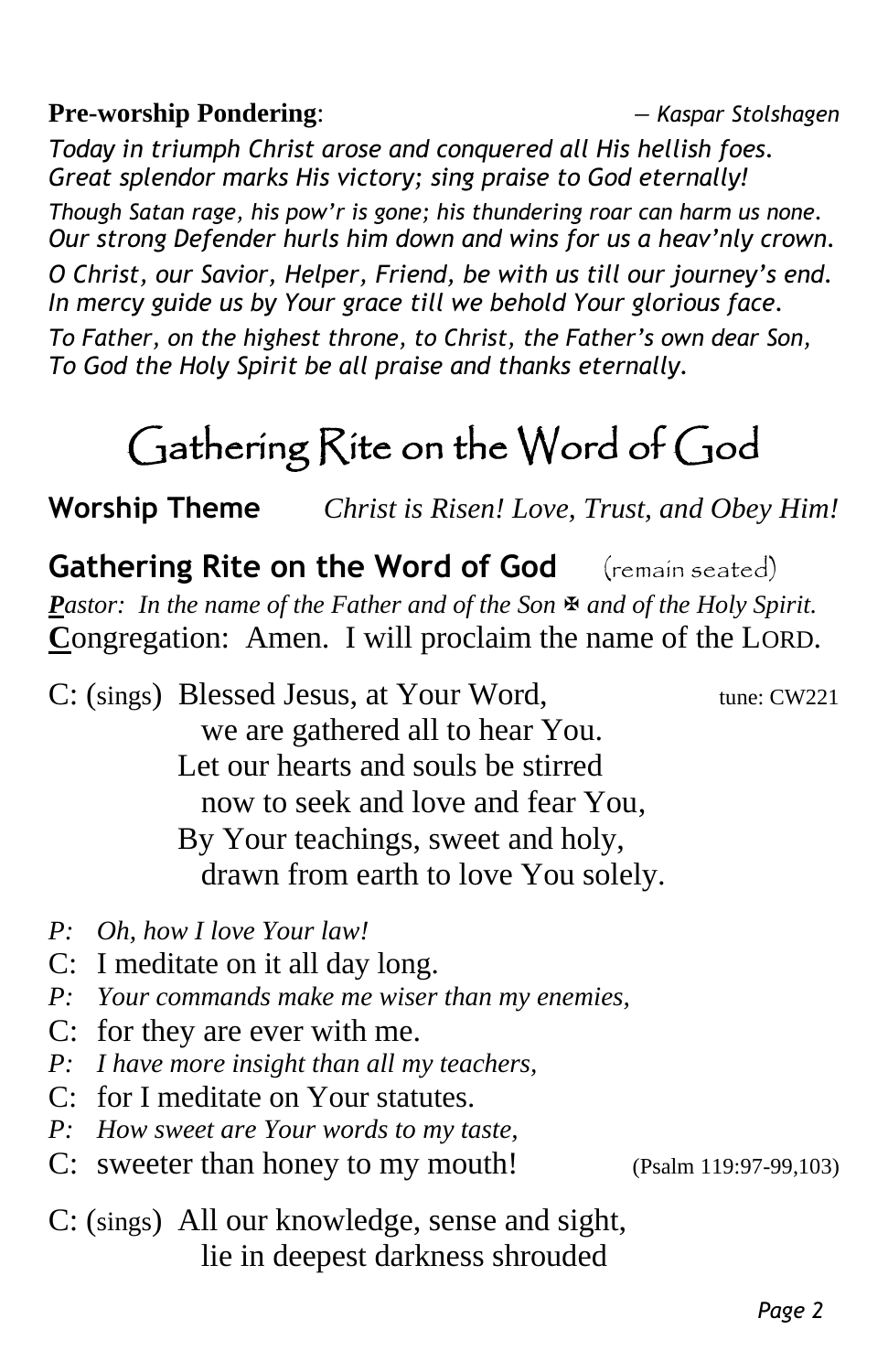Till Your Spirit breaks our night with the beams of truth unclouded. You alone to God can win us, You must work all good within us.

(congregation stands)

- *P: All Scripture is God-breathed and is useful for teaching, rebuking, correcting and training in righteousness,*
- C: so that the servant of God may be thoroughly equipped for every good work. (2 Timothy 3:16-17)
- *P: Yet, almighty God, so often we have despised Your Word by failing to hear and learn it gladly, or by not listening to it carefully, or by straying from Your commands as if they did not apply to us.*
- C: To all of our sins, Lord, we plead guilty. From our hearts we are sorry. Deliver us, Savior, from the punishment we deserve so that we may serve You gratefully.

C: (sings) Gracious Savior, good and kind, Light from Light, from God proceeding, Open now our heart and mind; help us by Your Spirit's pleading. Hear the cry Your people raises; hear and bless our prayers and praises.

- *P: Your Shepherd has sought you out, and He has brought you here today to hear this life-giving, life-changing news: Your sins are forgiven! All of them! They will never be counted against you, because Jesus chose to have your sins counted against Him on the cross. Not only are you saved from eternal wrath, but because of Jesus, you now are counted as blameless, holy, righteous in God's sight, a true saint, destined for eternal life in Heaven. This is God's own verdict.*
- C: May this good news draw our attention to God's Word all the days of our life.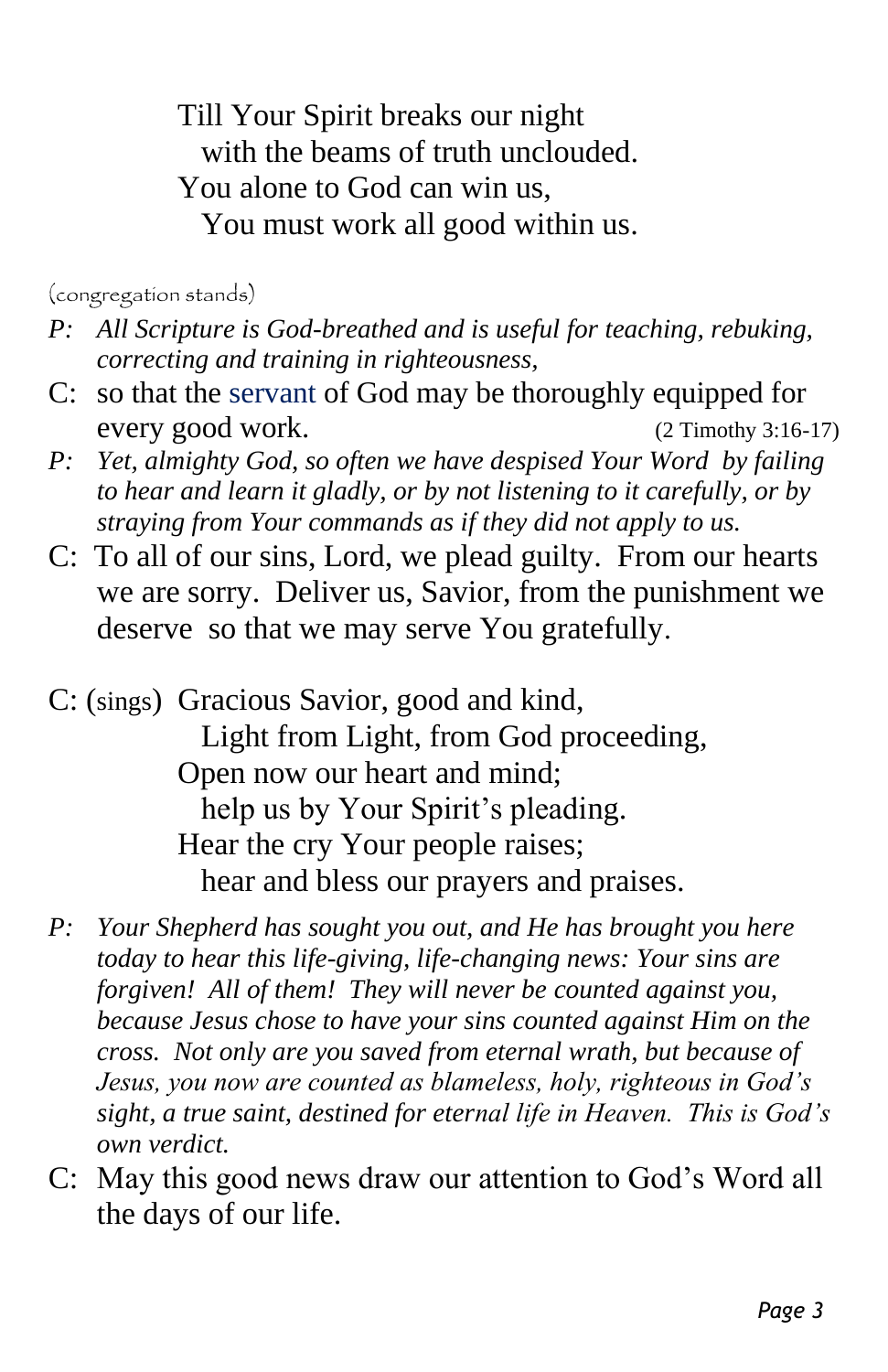C: (sings) Father, Son, and Holy Ghost, praise to You and adoration! Grant that we Your Word may trust, confident of our salvation, While we here below must wander, till we sing Your praises yonder.

## **Prayer of the Day**

- *P: Father in heaven, every good and perfect gift comes from You. You have been so generous with us that now we want to love and obey You. Help us to think true and loving thoughts and to want everything You consider good.*
- C: We ask it through Your Son, Jesus Christ our Redeemer, who is alive and is reigning with You and the Holy Spirit, one God, now and forever. Amen.

#### **First Lesson** Acts 14:8-18

<sup>8</sup>In Lystra there sat a man crippled in his feet, who was lame from birth and had never walked. <sup>9</sup>He listened to Paul as he was speaking. Paul looked directly at him, saw that he had faith to be healed <sup>10</sup>and called out, "Stand up on your feet!" At that, the man jumped up and began to walk.  $\frac{11}{11}$ When the crowd saw what Paul had done, they shouted in the Lycaonian language, "The gods have come down to us in human form!"  $12$ Barnabas they called Zeus, and Paul they called Hermes because he was the chief speaker. <sup>13</sup>The priest of Zeus, whose temple was just outside the city, brought bulls and wreaths to the city gates because he and the crowd wanted to offer sacrifices to them. <sup>14</sup>But when the apostles Barnabas and Paul heard of this, they tore their clothes and rushed out into the crowd, shouting: <sup>15</sup>"Men, why are you doing this? We too are only men, human like you. We are bringing you good news, telling you to turn from these worthless things to the living God, who made heaven and earth and sea and everything in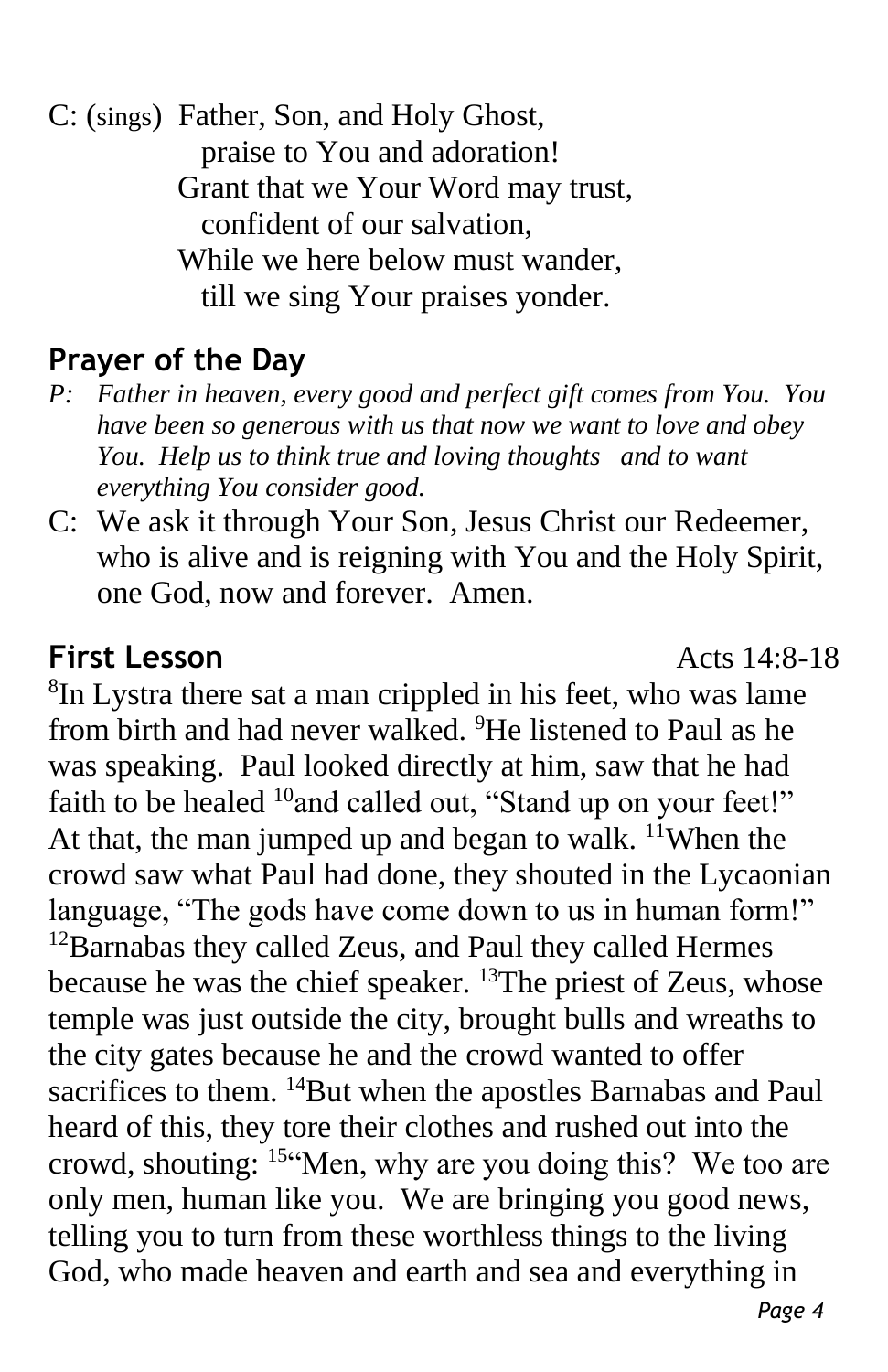them.  $^{16}$ In the past, he let all nations go their own way.  $^{17}$ Yet he has not left himself without testimony: He has shown kindness by giving you rain from heaven and crops in their seasons; he provides you with plenty of food and fills your hearts with joy." <sup>18</sup>Even with these words, they had difficulty keeping the crowd from sacrificing to them.

*P: You have heard the Word of the Lord.* C (speaks): Thanks be to God!

**Psalm of the Day** Psalm 65 (page 89 in the hymnal)

#### **Verse of the Day** see 1 John 5:3

- *P: Alleluia. Praise the Lord. Christ is risen! He is risen indeed! Alleluia! This is love for God: to obey his commands.*
- C: And his commands are not burdensome. Alleluia!

**Gospel** John 14:23-29

<sup>23</sup> Jesus replied, "If anyone loves me, he will obey my teaching. My Father will love him, and we will come to him and make our home with him. <sup>24</sup>He who does not love me will not obey my teaching. These words you hear are not my own; they belong to the Father who sent me. <sup>25</sup>All this I have spoken while still with you. <sup>26</sup>But the Counselor, the Holy Spirit, whom the Father will send in my name, will teach you all things and will remind you of everything I have said to you. <sup>27</sup> Peace I leave with you; my peace I give you. I do not give to you as the world gives. Do not let your hearts be troubled and do not be afraid. <sup>28</sup>You heard me say, 'I am going away and I am coming back to you.' If you loved me, you would be glad that I am going to the Father, for the Father is greater than I.  $^{29}$ I have told you now before it happens, so that when it does happen you will believe."

*P: You have heard the Gospel of the Lord.*

C (speaks): Praise be to Christ!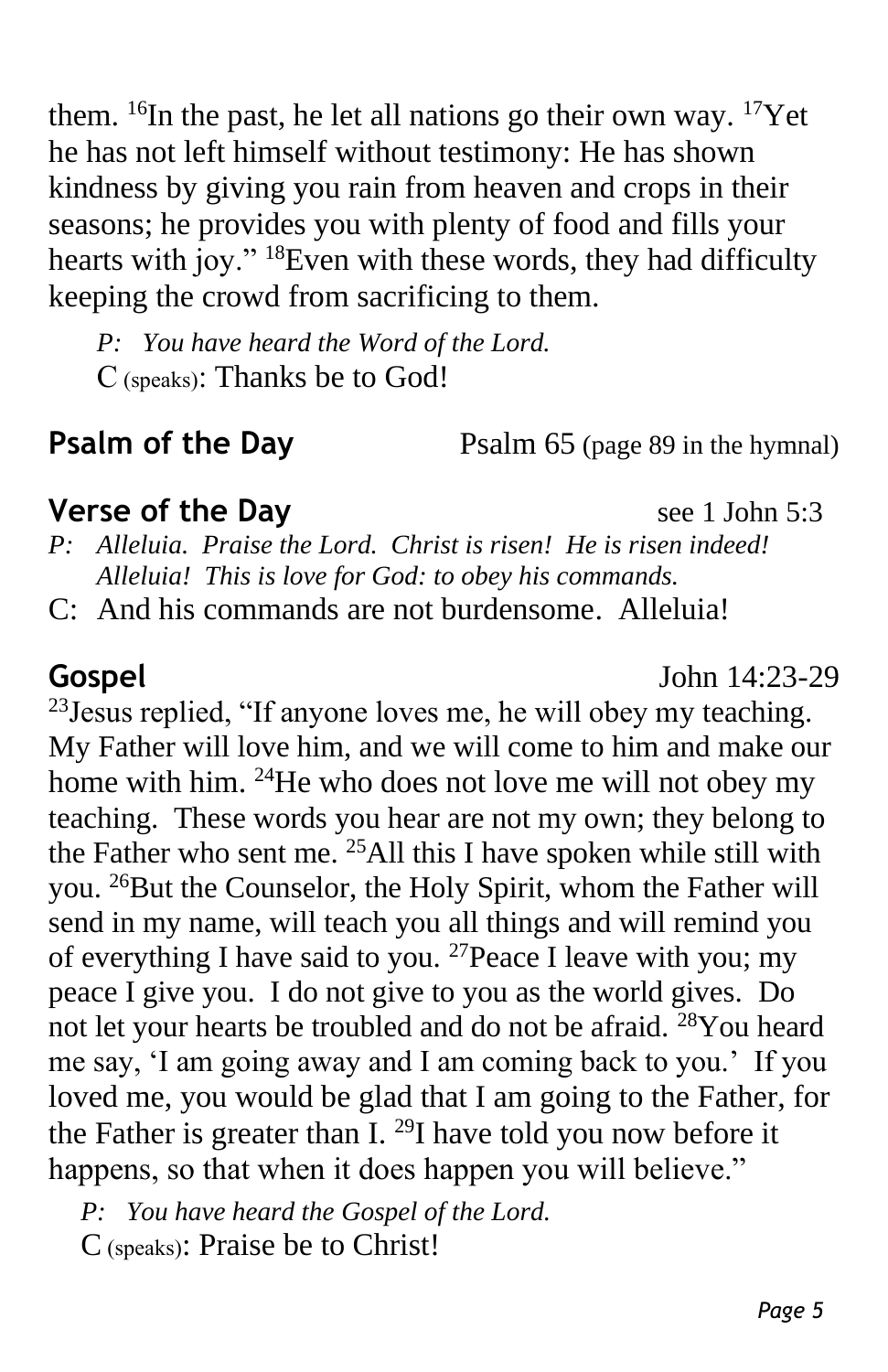### **Hymn of the Day**  $\#158$

**Sermon** Revelation 21:10-14.22-23

 $10$ And he carried me away in the Spirit to a mountain great and high, and showed me the Holy City, Jerusalem, coming down out of heaven from God. <sup>11</sup>It shone with the glory of God, and its brilliance was like that of a very precious jewel, like a jasper, clear as crystal. <sup>12</sup>It had a great, high wall with twelve gates, and with twelve angels at the gates. On the gates were written the names of the twelve tribes of Israel. <sup>13</sup>There were three gates on the east, three on the north, three on the south and three on the west. <sup>14</sup>The wall of the city had twelve foundations, and on them were the names of the twelve apostles of the Lamb.  $^{22}I$  did not see a temple in the city, because the Lord God Almighty and the Lamb are its temple.  $23$ The city does not need the sun or the moon to shine on it, for the glory of God gives it light, and the Lamb is its lamp.

*What Will Heaven be Like?*

## **Apostles' Creed**

I believe in God, the Father almighty, maker of heaven and earth.

 I believe in Jesus Christ, His only Son, our Lord, who was conceived by the Holy Spirit, born of the virgin Mary, suffered under Pontius Pilate, was crucified, died and was buried. He descended into hell. The third day He rose again from the dead. He ascended into heaven and is seated at the right hand of God the Father almighty. From there He will come to judge the living and the dead.

 I believe in the Holy Spirit; the holy Christian Church, the communion of saints; the forgiveness of sins; the resurrection of the body; and the life everlasting. Amen.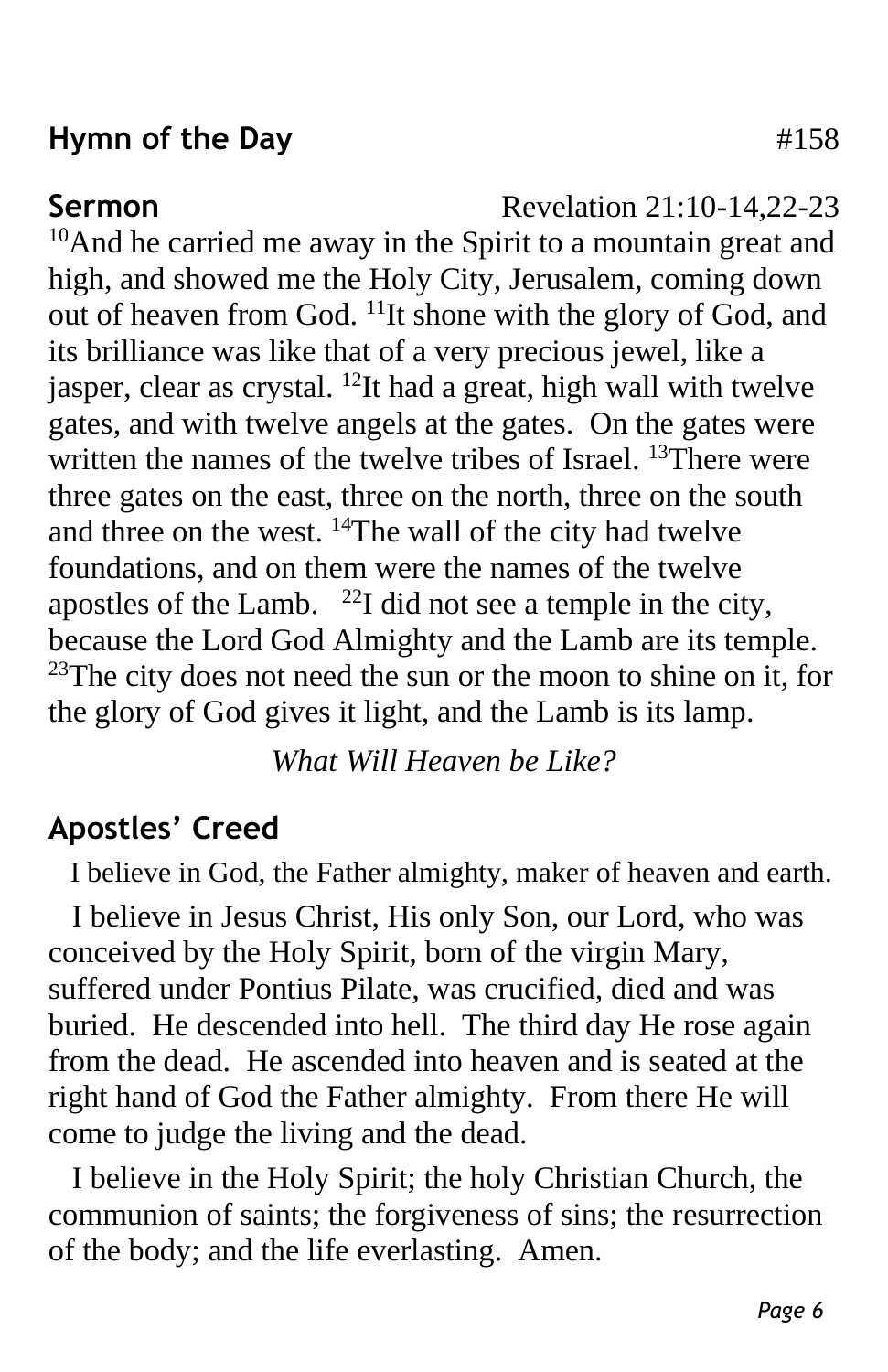Many of our members give to the Lord electronically or once a month. So we now gather our offering as we enter the worship area. It is also acceptable to place an offering into the plate on the way out of the worship area. Guests are always welcome here without obligation.

# **We Bring a Thank Offering** Hymn #171\*

6. O risen Christ, ascended Lord, all praise to You let earth accord. Alleluia! You are, while endless ages run, with Father and with Spirit one. Alleluia!

## **Prayers of the Church**

# **Lord's Prayer**

- *P: Our Father in heaven,*
- C: Heavenly Father, we are Your dear children.
- *P: Hallowed be Your name,*
- C: Help us live and teach Your Word correctly.
- *P: Your kingdom come,*
- C: Send the Holy Spirit to strengthen Christ's rule in our hearts and to spread that rule to many others.
- *P: Your will be done on earth as in heaven,*
- C: Let Your saving plan be done rather than the plans of the devil, the world, and our sinful flesh.
- *P: Give us today our daily bread,*
- C: Provide for our bodily needs each day, and teach us to be content.
- *P: Forgive us our sins as we forgive those who sin against us,*
- C: Graciously cancel our debt of sin, and lead us to do the same for others.
- *P: Lead us not into temptation,*
- C: Help us so that we are not overcome by anything which might lead us to sin.
- *P: But deliver us from evil,*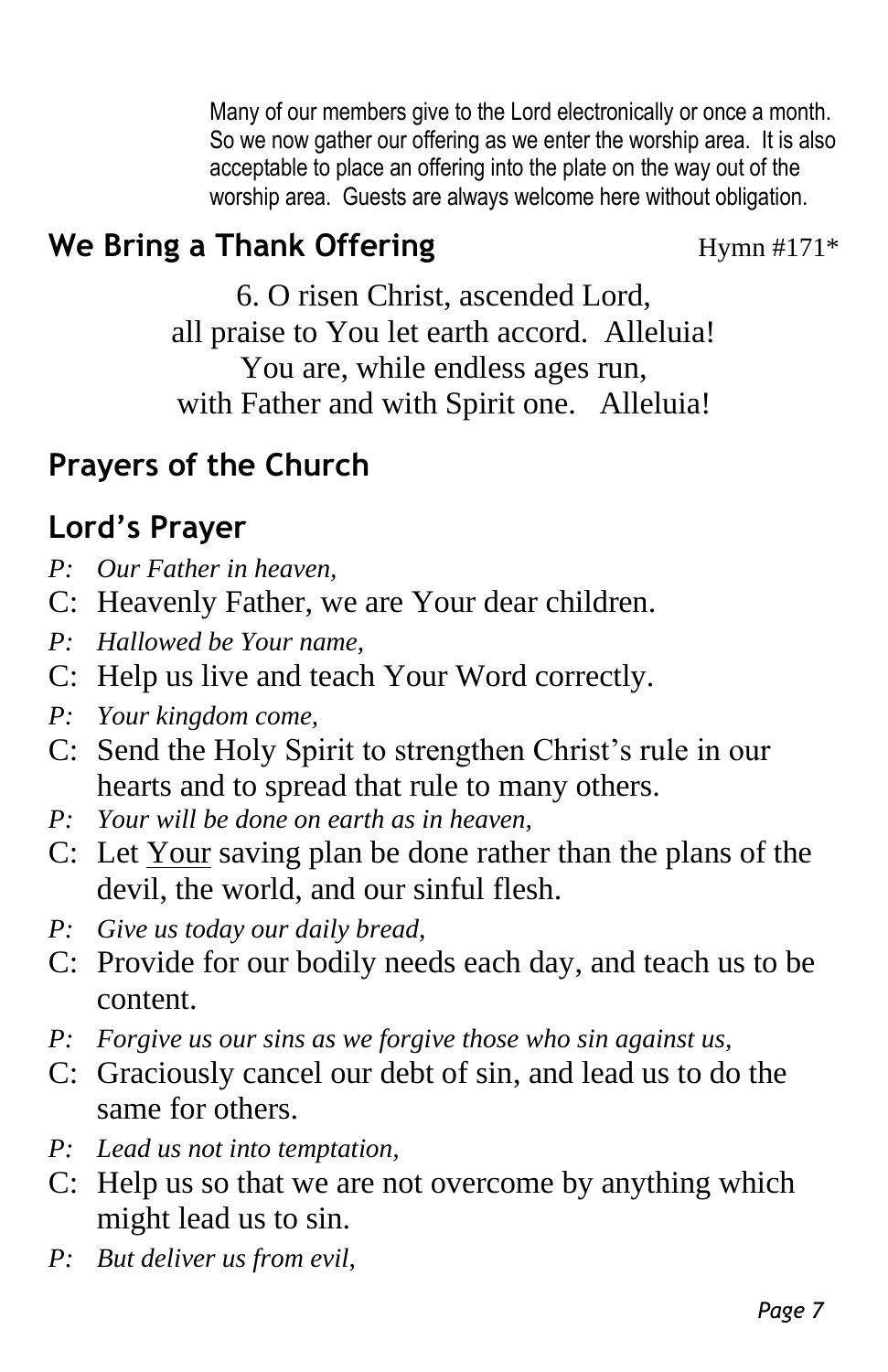C: Bring us safely through the many hardships of life to our heavenly home.

Special prayers and intercessions may follow.

- *P: Hear us, Lord, as we bring You our private petitions.* [Silent prayer.]
- *P: For the kingdom, the power, and the glory are Yours, now and forever. Amen.*
- C: We are sure You will hear and can answer our prayer. This is most certainly true.

### **Hymn**  $\#169^*$

#### **Prayer about God's Word**

*P: Almighty God, grant to Your Church the Holy Spirit and the wisdom that comes from above. Let nothing hinder Your Word from being freely proclaimed to the joy and edifying of Christ's holy people, so that we may serve You in steadfast faith and confess Your name as long as we live, through Jesus Christ, our Lord, who lives and reigns with You and the Holy Spirit, one God, now and forever.*



## **Blessing**

*P: Brothers and sisters, go in peace. Live in harmony with one another. Serve the Lord with gladness.*

> *The Lord bless you and keep you. The Lord make His face shine on you and be gracious to you. The Lord look on you with His favor and grant you His peace.*



#### **Hymn** #333\*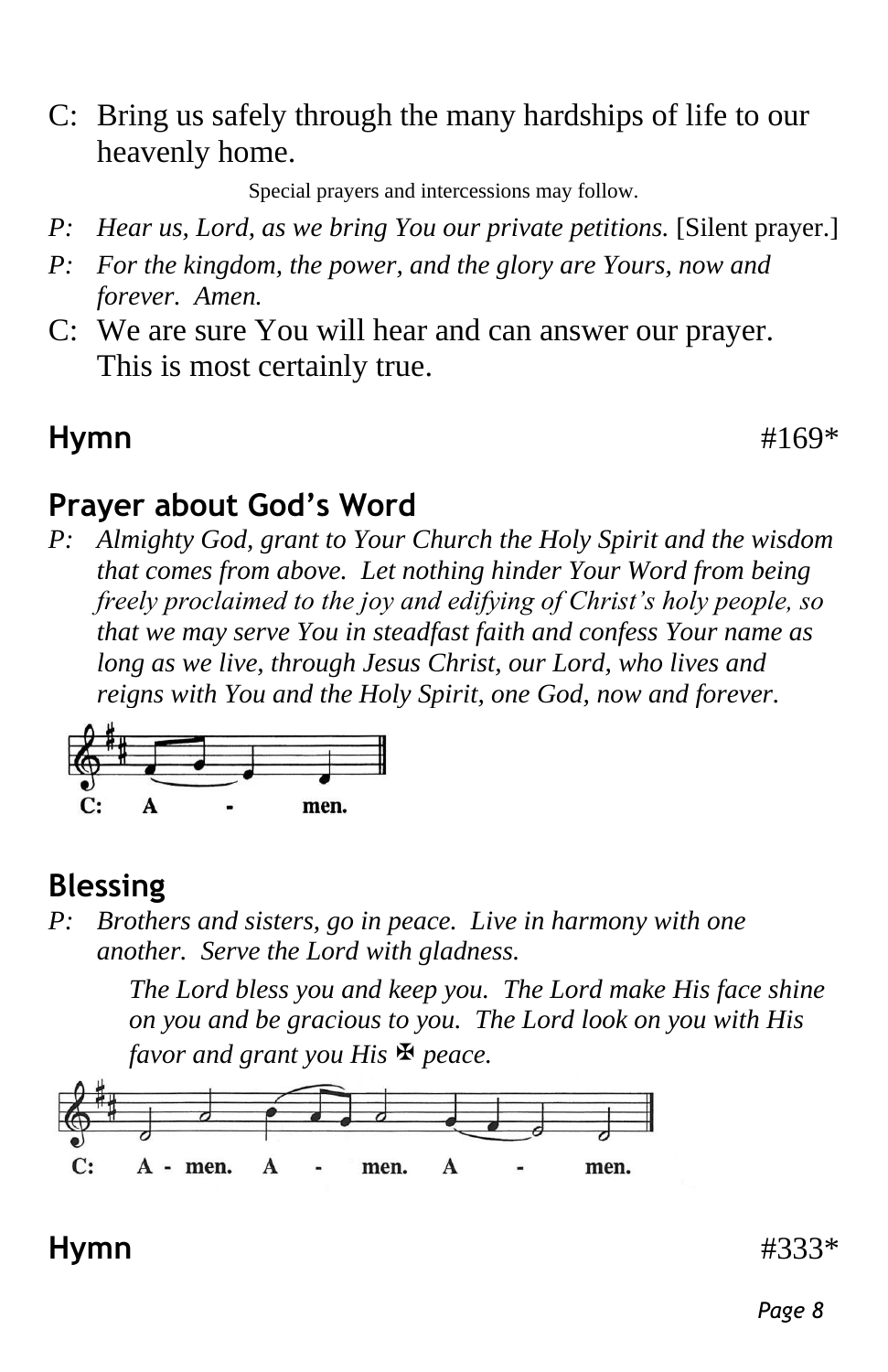### **Acknowledgements**

- Scripture taken from the HOLY BIBLE, NEW INTERNATIONAL VERSION. Copyright © 1973, 1978, 1984 International Bible Society. Used by permission of Zondervan Bible Publishers.
- Material reprinted from CW (Hymn 221, sung responses) by permission of Northwestern Publishing House because this congregation has purchased enough copies of CW.
- Pre-Worship Pondering *"Today in Triumph Christ Arose*," from CW#164, German words by Caspar Stolshagen, *abbr*, *tr*. by Oliver C Rupprecht, © 1982 Concordia Publishing House. Reprinted under OneLicense.net #A-710356.

Thank offering hymn stanza – *"O Risen Christ Ascended Lord*" from CW #171, original words by the Venerable Bede, *tr*. composite. In the public domain.

#### **Memory Verse of the Month** Philippians 3:20-21 Our citizenship is in heaven. And we eagerly await a Savior

from there, the Lord Jesus Christ, who, by the power that enables him to bring everything under his control, will transform our lowly bodies so that they will be like his glorious body.

#### **SERVING THE LORD AND US May 22, 2022**

**Minister:** Pastor Nathan Cordes 651-448-3559 KnowJesusBetter@StJohnsLakeCity.com **Organist: Joyce Zillgitt <b>Audiovisual Tech:** Chris Fischer **Flower Committee for May:** Georgene Arndt, Cheryl Glander **May 22 Ushers:** Jim & Marcia Sprout **May 29 Ushers:** Lyle Peters and John Weick **Teachers in our LES** Mr. David Zabel, Principal, Gr. 6-8 Mrs. Jamie Fischer, Gr. PK-4 Miss Allison Hofland, Gr. K Miss Molly Ring, Gr. 3-5 Miss Katie Siverly, Gr. 1-2 Mrs. Donna Kronebusch, PK-3 **Sunday School Teachers** Dawn Balow, Jennifer Ellison, Kristi Gross, Seth Harteneck, Brittany Huneke, Marcus Huneke

**VACATION BIBLE SCHOOL** Join us Mon June 13 through Fri June 17 as we take a Road Trip on Route 3:16! VBS Registration is open for children ages 3 to 12. If you would like to volunteer to work with the children, please contact Mrs. Fischer [\(fischerj@stjohnslakecity.com\)](mailto:fischerj@stjohnslakecity.com) or Miss Hofland [\(hoflanda@stjohnslakecity.com\)](mailto:hoflanda@stjohnslakecity.com). If you would like to donate supplies and materials, see the Information Counter for a list of materials. If you would like to pray for this part of our ministry, contact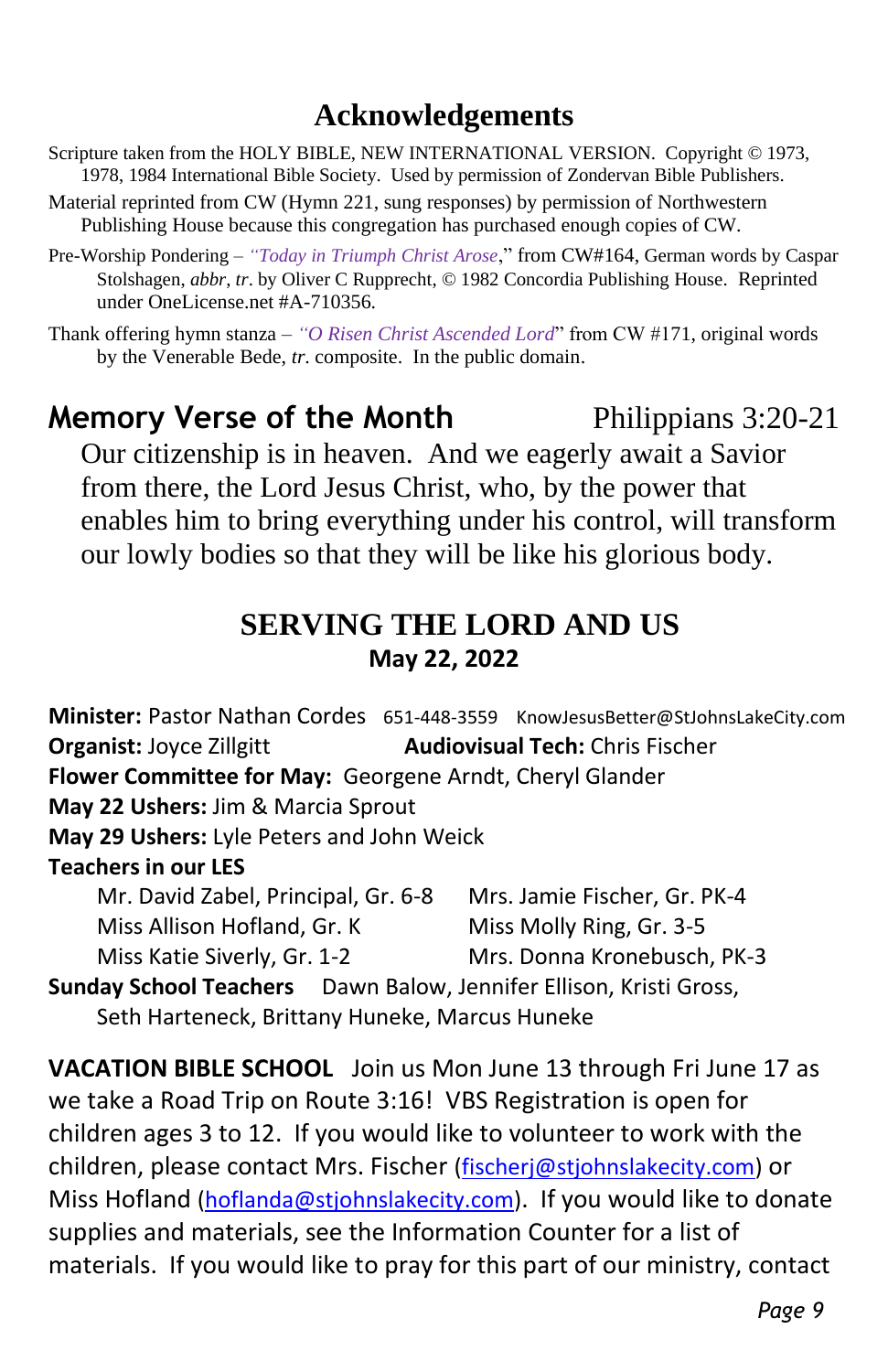our Lord Jesus directly—He's always glad to hear from those who trust Him.

| <b>Opportunities for Learning, Serving, and Spending Time Together</b><br>May 22, 2022 - May 29, 2022                                                        |                                                                                                                               |
|--------------------------------------------------------------------------------------------------------------------------------------------------------------|-------------------------------------------------------------------------------------------------------------------------------|
| Sunday<br>9:00 AM Worship<br>9:00 AM Live-stream on YouTube<br>10:15 AM Bible Classes for all ages<br>10:35 AM Rebroadcast of 9 AM<br>service on ch 18 or 13 | Wednesday cont.<br>7:00 PM Rebroadcast of Sunday's<br>service on ch 18 or 13<br><b>Thursday</b><br>6:00 PM End of School Year |
| <b>Monday</b>                                                                                                                                                | Service ALL WELCOME                                                                                                           |
| 2:00 PM Caring Hands Quilters                                                                                                                                | Friday                                                                                                                        |
| 2:00 PM High Street House                                                                                                                                    | 8:00 AM Last day of school at                                                                                                 |
| 3:00 PM Pepin Plaza                                                                                                                                          | St. John's                                                                                                                    |
| Tuesday                                                                                                                                                      | Saturday                                                                                                                      |
| 8:00 AM Track and Field Day for                                                                                                                              | <b>Sunday</b>                                                                                                                 |
| St. John's School                                                                                                                                            | Last Sunday Offering-L.I.M.A. see                                                                                             |
| Wednesday                                                                                                                                                    | p. 11-12 below                                                                                                                |
| 8:40 PM Chapel                                                                                                                                               | 9:00 AM Worship w/ Communion                                                                                                  |
| 10:00 AM Care Center Service                                                                                                                                 | 9:00 AM Live-stream on YouTube                                                                                                |
| 3:30 PM Catechism                                                                                                                                            | 10:15 AM Bible Classes for all ages                                                                                           |
| 6:00 PM School Picnic Pot-Luck                                                                                                                               | 10:35 AM Rebroadcast of 9 AM                                                                                                  |
| <b>ALL WELCOME</b>                                                                                                                                           | service on ch 18 or 13                                                                                                        |

**HOLY COMMUNION** will be offered on May 15 and May 29.

**BEAUTY FOR CHRIST** On your way out of worship, notice the new banners on the back wall of the worship area. Celebrating our risen Lord Jesus Christ, these were a gift from the GROW Bible study. The people of St. John thank the ladies who participated in the Thursday morning Bible study for spending the rest of their "coffee money" on these banners.

**PENTECOST GERANIUMS** Our Altar Guild is accepting red geranium donations for decorating our worship area on June 5. You may bring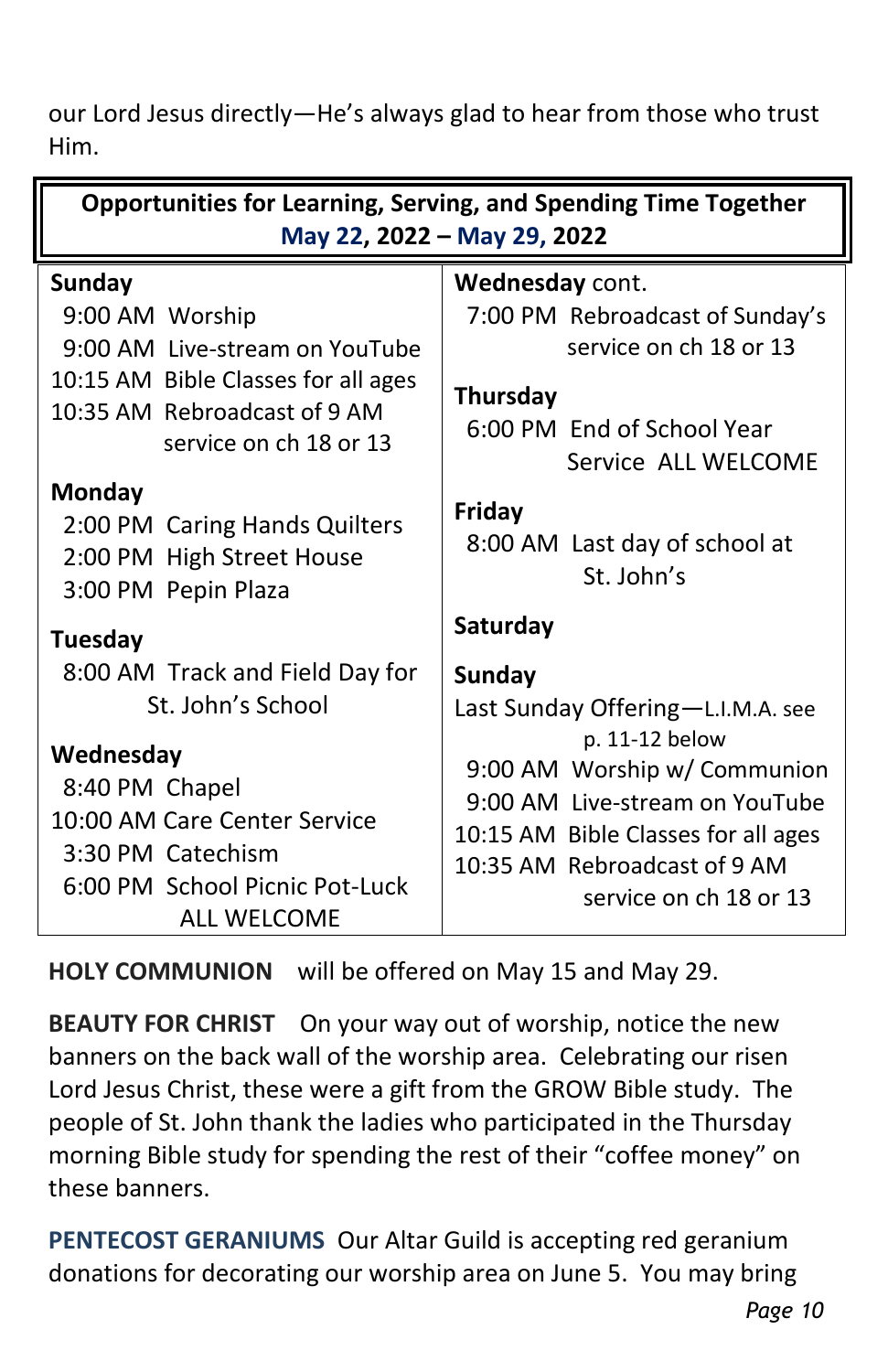your blooming red geranium to the church on Saturday June 4 between 9:00 and 10:00 A.M. Please use the sign-up sheet on the information counter to indicate you are bringing a geranium, who you are placing the geranium in memory of if you like, and whether you plan to pick up your live geranium after Pentecost.

#### **Some of the Ways We Fed our Faith**

**Sunday Morning Worship Attendance** 165; plus all who watch the worship video or read the worship materials **Sunday Bible Class** –39 **Sunday School** –8

#### **LIMA—Reflections from the Hospital**

Theodicy. Have you ever heard the word? It means "the vindication of divine goodness and providence in view of the existence of evil." In simpler language, theodicy tries to answer the question of how bad things can happen if there is a good God.

I've made thousands and thousands of hospital visits in the Mayo hospitals in Rochester. Not too long ago, an older pastor asked me how all those hospital visits had changed me as a person and as a pastor. The answer is that I think about theodicy more than most people. How can you not wonder why God would allow a child to struggle for years with cancer or be killed suddenly in an accident? What about the newly retired woman who dies in a freak accident just as she's able to spend more time with her grandchildren? The list goes on and on.

As I've gotten older and made more hospital visits, I have begun to wonder about those things a little less. Instead, I am coming to grips with just how sinful this world is. Cancer, accidents, and all manner of problems are the result of living in a sinful world. The curse first uttered in the Garden of Eden has reverberated in our world for thousands of years. COVID? A result of Adam's sin. My achy knee? A result of Adam's sin. The divisions in our country and in our congregations? Results of sin. My achy knee isn't necessarily a direct result of a sin I committed but my sin has certainly contributed to the sinfulness of this